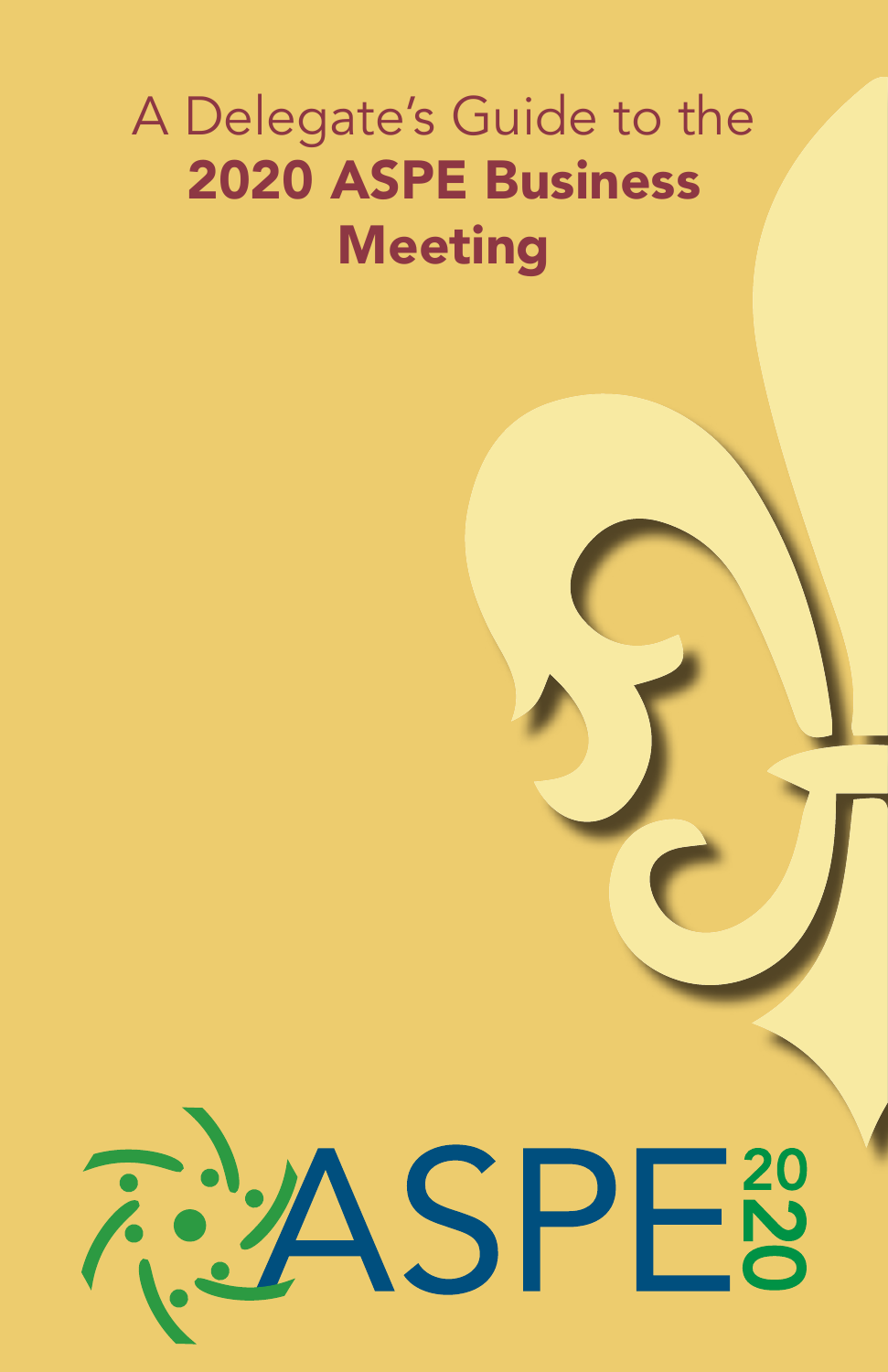*In accordance with the ASPE Bylaws, each ASPE chapter is permitted a certain quantity of delegates (minimum of three) based on the number of members in good standing (excluding students) as of June 30 of the Convention year.*  Chapter delegates represent the chapters at the official ASPE Business *Meeting.* 

For first-time delegates, knowing what's happening when and where can be *confusing. This pamphlet explains much of the process. For more information*  or if you have additional questions, please contact Racquel Rodriguez-Guerrero *at [rrodriguez@aspe.org](mailto:rrodriguez%40aspe.org?subject=)* or Lisa Gonzalez at *[lgonzalez@aspe.org.](mailto:lgonzalez%40aspe.org?subject=)*

## What Is Expected of a Delegate?

Chapter members elect delegates to be their voice at the ASPE Business Meeting. It is the delegates' responsibility to conduct the business of the Society as representatives of the members of their chapters. Their opinions and votes are a reflection and interpretation of their chapters' memberships. Delegates help determine the overall policy and direction of the Society by their decisions and votes at the ASPE Business Meeting.

Perhaps the most important vote concerns any ASPE Bylaws amendments that have been proposed. Any member may propose a Bylaws amendment no sooner than 120 days prior to the ASPE Business Meeting that occurs in the fall of even years. Delegates receive a copy of all proposed Bylaw amendments approximately 45 days prior to the Business Meeting. Three-quarters of the attending delegates must vote yes for an amendment to pass.

A second vital piece of business is to nominate and elect the ASPE Board of Directors. Every two years, all board positions are open for re-election. Any ASPE member meeting the Bylaw requirements for a board member may stand for nomination and, if approved, be considered for election to the board. Delegates vote for seven of the board positions on an at-large basis. That is, every delegate's vote is counted individually. For the five region director positions, the votes of all of a chapter's delegates are tallied such that the majority vote for that chapter counts as the chapter's single vote for their respective Region Director.

Delegates are involved in numerous other pieces of ASPE business. However, one major focus of the ASPE Business Meeting is the two-way communication between the delegates (representatives of the membership) and the leadership of the Society as represented by the ASPE Board of Directors.

Delegates are required to attend the entire ASPE Business Meeting to meet the obligations of being a delegate.

The 2020 Business Meeting starts on Saturday, September 12, at 9 a.m. and will run until 5 p.m. CDT. It will be held again on Sunday morning if needed. The first session includes Board of Directors annual reports, some committee reports, and possibly the discussion of Bylaws amendments.

Depending on the number to be discussed and expected controversy, the chair allocates a maximum amount of time for each Bylaws amendment.

This is also when the Board of Directors candidates are placed on an official ballot. The Nominating Committee chair presents the committee's selection and/or recommendation of individuals for office or enters all candidates' names received on the official ballot. At this time, the committee also accepts new candidates for office